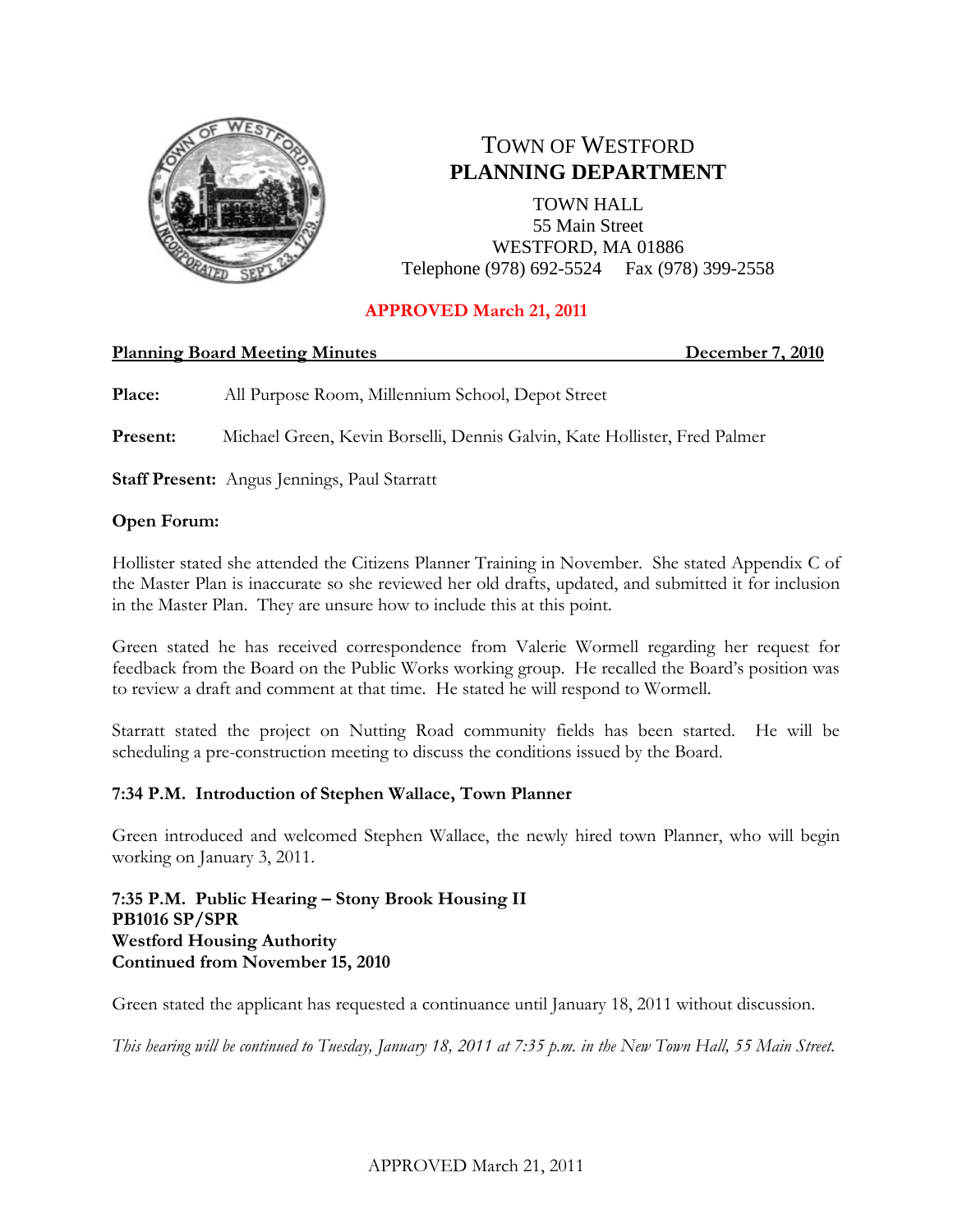#### **General Business:**

A. Draft Correspondence - Green stated they have sent out correspondence to the Boards and Committees soliciting volunteers for participation on the Comprehensive Master Plan Implementation Committee.

B. Update Wireless Communication Facility Initiative – Jennings stated they held the first of two public workshops for this initiative on November 16. He feels the attendance was okay, but it is available on line and cable for anyone who wishes to view it. There will be a meeting of the working group on December 16 at 10:00 a.m. that will include the consultant, Chief of the Water Commission, Paul Fassbender, and a student intern who has been helping with this project. He stated as part of this process the consultant is looking at public spaces that may be available for this type of facility, which would be considered on a case by case basis.

C. Planning Board Annual Report – Jennings stated this is due to the town clerk at the end of the next week. Green stated typically staff creates a draft and the Board reviews it and provides comments. Palmer volunteered to be the Board designee to work with Jennings in preparation of this information.

D. Update on Bruce Freeman Rail Trail Designer Selection Process – Jennings stated there were several suggestions made during the recent public hearing on parking. This was not part of the RFP Mass DOT issued, however, after a consultant is selected the project manager, who is the planner in Acton, stated he will be happy to try to advance this discussion. At Starratt's suggestion the Board of Selectmen has designed Jeremy Downs, the Assistant Town Engineer, to represent the town in the designer selection process. Downs has attended several meetings and provided a detailed memo which is included in the Board's packet.

E. Correspondence, Mass Development Letter Regarding Proposed Solar Array at 540 Groton Road

Jennings stated a letter was received seeking input from the Board on whether the proposed solar array is compatible with existing local plans. He feels there is no response needed, however, if there are comments the Board would like to put on record they can do so. The Board was in agreement that no response is necessary.

F. Acceptance of Minutes:

October 4, 2010 - *Motion made to accept the minutes as amended. The motion passed by a 4-0-1 vote.*

**8:00 P.M. Public Hearing, Boch Honda West Drive Through PB1017 SPR/SP(3) Boch Westford LLC Continued from November 1, 2010**

**8:00 P.M. Public Hearing, Boch Honda West Modification PB1014 SPR/SP(3) Boch Westford LLC Continued from November 1, 2010**

*Page 2 of 8*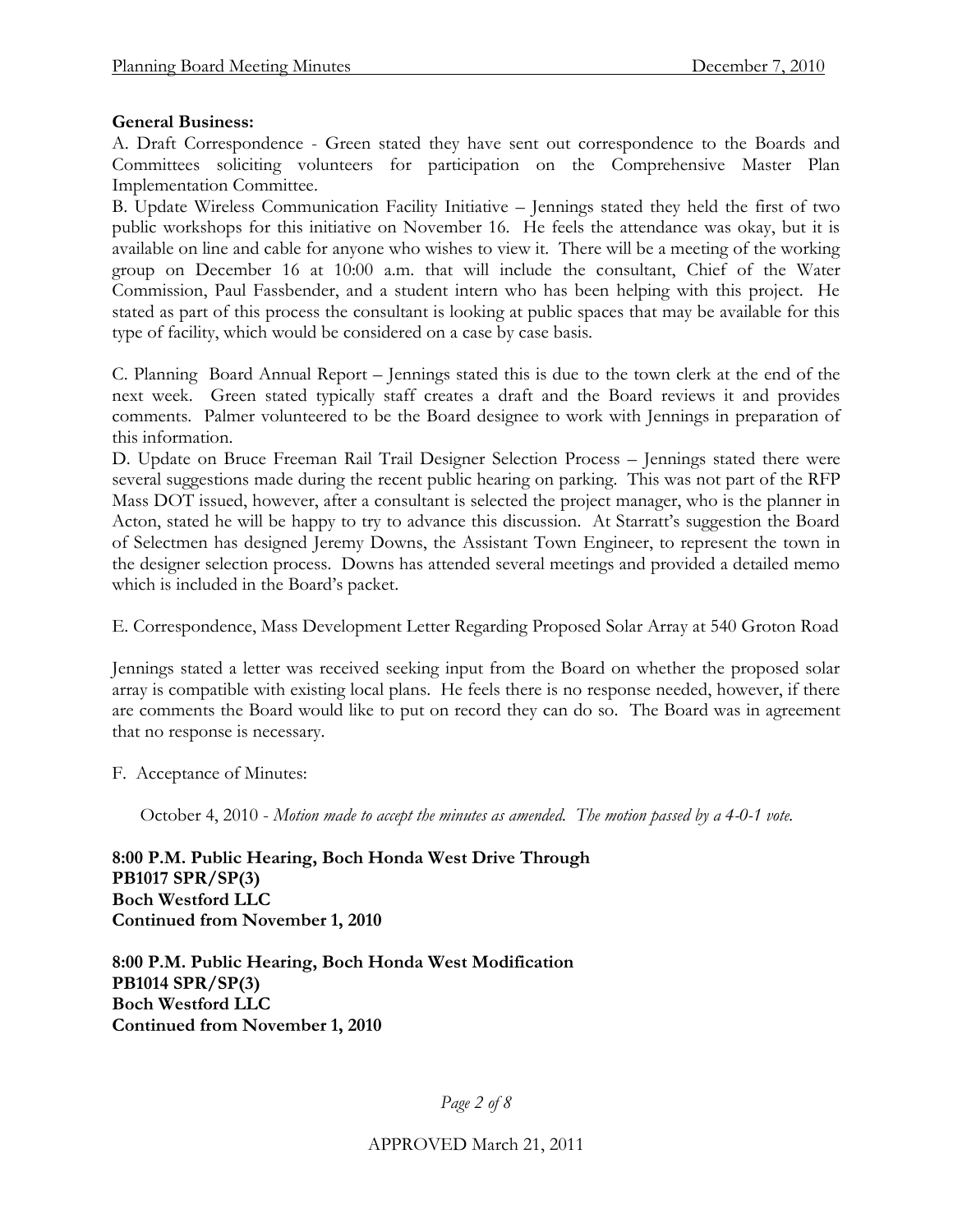Green stated this is a closed public hearing and the Board will be deliberating, there will be no further public input or new information accepted. From a process point of view he would like to deliberate the drive through, then the overall special permit, then into site plan, including the water resource protection district update.

The Board reviewed the plans in their packet to ensure everyone had the most current plans available.

Palmer stated he would like to add two conditions. The first condition stating there will be queuing of no more than two vehicles at a time. The second condition pertains to what is performed in the bays. Galvin suggested a condition regarding internal circulation of the site indicating traffic would not extend to any point where it would affect Route 110 traffic, or obstruct the access and egress of emergency vehicles onto the site. Green suggested the applicant submit an operations manual of how they will handle excess queuing.

After discussion Palmer suggested a revised condition stating: Prior to the issuance of an occupancy permit the applicant shall provide a written procedure that will prevent queuing of vehicles in front of the express service bays that would affect safety and internal circulation. Jennings recommended adding a phrase at the end that two cars deep queuing does not impede interior circulation.

After discussion, Palmer read a condition stating: Prior to the issuance of an occupancy permit the applicant shall provide written procedures that will prevent vehicle stacking that would impact emergency access and traffic on Route 110, and queuing of vehicles in front of the express service bays not to impact safe internal circulation. Two car queues at the bays does not constitute excessive queuing.

Hollister stated aside from traffic, massing and size of the structure is of concern already, without the addition of this facility. She does not feel this is compatible with the neighborhood, the other buildings along Route 110, and the Route 110 master plan. She feels the onus is on the applicant and does not feel the need outweighs the detriment to the community.

Green stated he was not satisfied with the plan as presented in terms of the adequacy of pedestrian crossings. He stated he does not feel the applicant adequately represented that their current operation of 38 bays and a 3 x 3 vehicle staging area could not handle such service in a reasonable manner to satisfy the customers. He stated other Honda dealerships have dedicated one of their service bays as an express bay.

After extensive discussion decision was made to move on the decision on the special permit for a drive through facility.

*Motion made to approve the special permit under Appendix A, Table of Principle Use and Regulations, of the Town of Westford Zoning Bylaw to Boch Westford LLC to allow for a drive through vehicle lubrication facility. The proposal is shown on plans entitled Boch Honda West Site Plan, Westford, MA, prepared by Acton Survey and Engineering dated February 6, 2009, revised through September 10, 2010, and covered by staff's issues for consideration dated December 7, 2010 and amended here tonight. Motion seconded. The motion failed by a 2-3-0 vote.*

### *Page 3 of 8*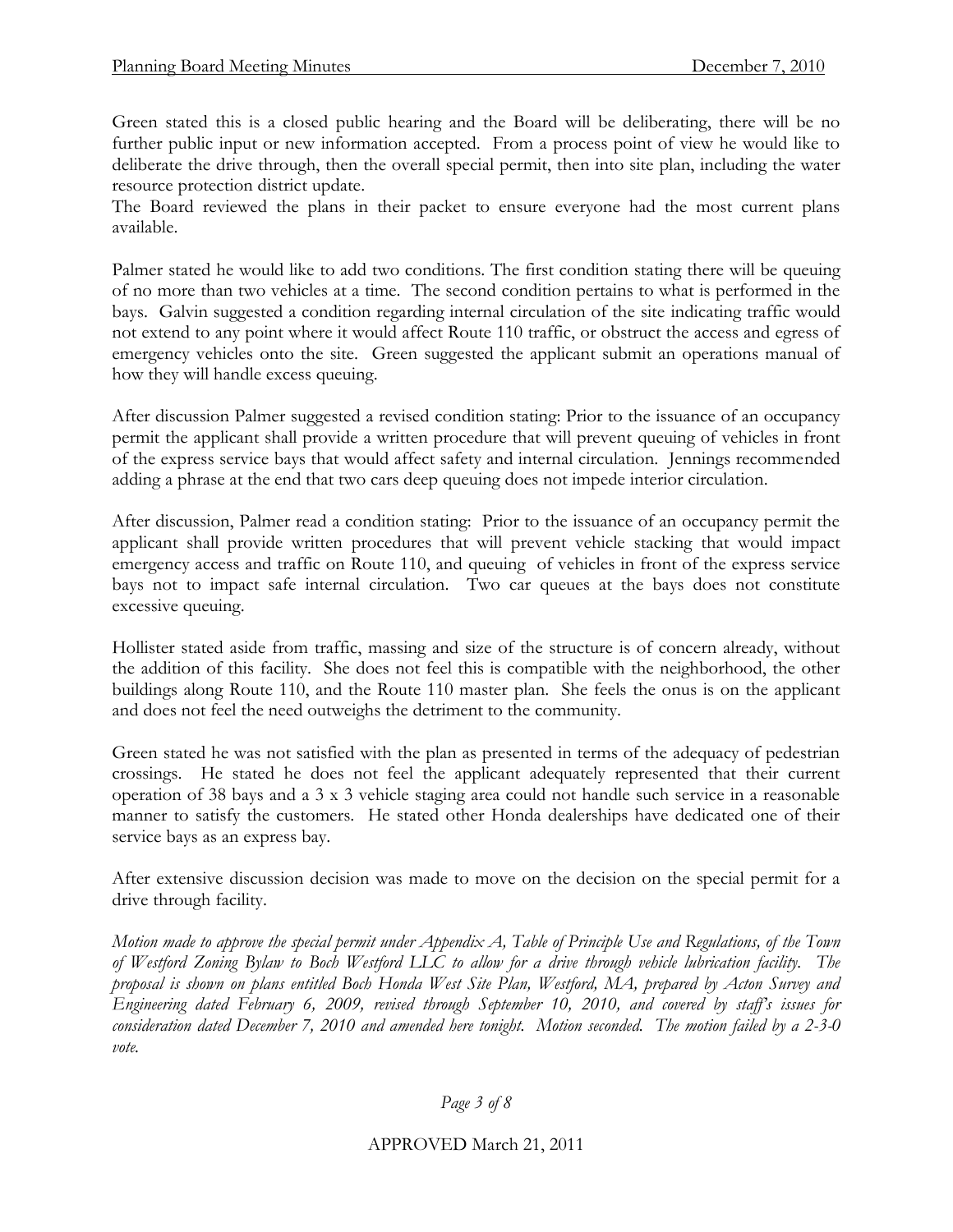Green stated there is a Water Resource Protection District special permit. Jennings stated the plans on record show all aspects of the proposed modifications, and if the quick lube failed then updated plans will need to be referenced in the decision.

Green suggested a condition that the updated plan set include the updates for the car wash facility and the storm water management operation maintenance, erosion sedimentation control, intersection alignment at Route 110, and proposed subsurface sewerage disposal systems.

*Motion made to approve the special permit under Section 8.1.7 of the Town of Westford Zoning Bylaws to Boch Westford LLC to allow the modification of the approved motor vehicle repair shop which contains underground and above ground storage of hazardous material, including fuel oil, gas. The proposed modification is shown on plans entitled Boch Honda West Site Plan, Westford, MA, prepared by Acton Survey and Engineering, dated February 6, 2009 and revised through September 10, 2010, and covered by staff's order of conditions dated December 7, 2010 and amended here tonight. Motion seconded. The motion passed by a 5-0-0 vote.* 

*Motion made to remove quick lube from the issues for consideration for the MCP modification. Motion seconded. The motion passed by a 5-0-0 vote.* 

Hollister stated she would like a condition added that the car wash not be used for general retail purposes.

*Motion made to approve the modification of the major commercial project MCP special permit submitted under Section 9.3A of the Town of Westford Zoning Bylaw to Boch Westford LLC for the construction of a 3900 square foot*  express lube and 1200 square foot car wash. Proposed modification is shown on the plans entitled Boch Honda West *site plan, Westford, MA, prepared by the Acton Survey and Engineering Company dated February 6, 2009, revised through September 10, 2010, and covered by staff's issues for consideration dated December 7, 2010 and amended here tonight. Motion seconded.* 

Green stated he would like to amend the motion to remove construction of the express lube from the MCP application.

*Motion made to amend the above motion and remove construction of the express lube from the MCP application. Motion seconded. The motion passed by a 3-2-0 vote.* 

*On the original motion, as amended, the motion passed by a 5-0-0 vote.*

*Motion made to approve the modification for Planned Commercial Development PCD special permit submitted under Section 6.4 of the Town of Westford Zoning Bylaws to Boch Westford LLC for the construction of a 3900 square foot express lube and a 1200 square foot car wash. The proposed modification is shown on plans entitled Boch Honda West Site Plan, Westford, MA, prepared by Acton Survey and Engineering, Inc. dated February 6, 2009, revised through September 10, 2010, covered by staff's issues for consideration dated December 7, 2010 and amended here tonight. Motion seconded.*

*Motion made to amend the above motion and remove express lube from the plan. Motion seconded. The motion passed by a 3-2-0 vote.*

*Page 4 of 8*

APPROVED March 21, 2011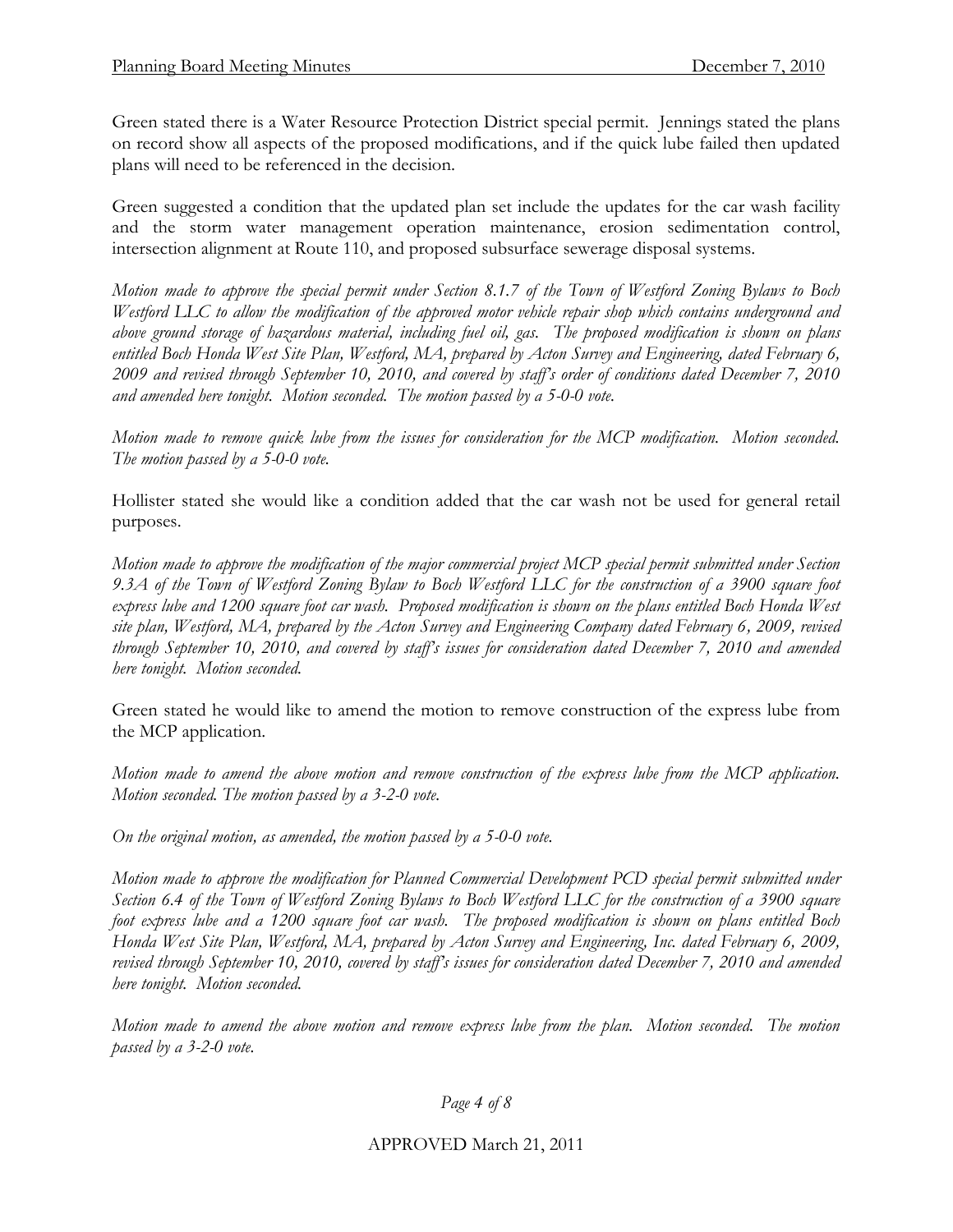*On the original motion, as amended, the motion passed by a 5-0-0 vote.*

*Motion made to approve the modification to the site plan submitted under Section 9.9 Town of Westford Zoning Bylaw, to Boch Westford LLC, for the construction of a 3900 square foot express lube and a 1200 square foot car wash. Proposed modification is shown on plans entitled Boch Honda West site plan, Westford, MA, prepared by Acton Survey and Engineering, Inc. dated February 6, 2009 and revised through September 10, 2010, and covered by staff's issues for consideration dated December 7, 2010 and amended here tonight. Motion seconded.*

*Motion made to amend the above motion to remove express lube from the site plan. Motion seconded. The motion passed by a 3-2-0 vote.* 

*On the original motion, as amended, the motion passed by a 5-0-0 vote.*

**8:30 P.M. Public Hearing, Pageant Way PB1024-DEF Land off Hildreth Street**

Green read aloud the public hearing notice.

*Motion made to open the public hearing. Motion seconded. The motion passed by a 5-0-0 vote.*

Douglas Deschenes, representing the applicant, addressed the Board. He stated they are seeking a special permit and modification for a two lot subdivision. The site is 3.1 acres. The site is the location of a two lot subdivision approved the Board in April 2001. At that time a flexible development special permit, as well as a definitive subdivision for the development of two lots was granted. At that time waivers were granted for the requirement of sidewalks, curb gutter requirement, and circular turnaround. The new plan is markedly similar to the 2001 plan. Deschenes provided a brief overview of the plan. He stated the owners never moved forward with building this development and Mr. O'Neil has entered into an agreement with the current owners to purchase the property, but the special permit has expired.

Deschenes explained the changes in the new plan as compared to the original plan. There was a small strip of land on the original planning providing public access through the property out to the back. This has been eliminated on the new plan as there is now access to the back further down on Hildreth. The lot was originally 1.4 acres and is now 1.14. All the drainage has been pulled away from the wetland so there is no work being done within 100 feet of the wetland. The original plan had an elaborate gate and wall at the entrance way. The new plan has a much more conservative stone wall entrance. He stated that it needs to be confirmed that the previous owner paid the town \$5,000 in lieu of sidewalks.

Starratt stated they would like to review this in-house relative to drainage and zoning.

Jennings asked if a scenic road permit was issued in 2001. Green stated he believes there was. Jennings stated they need to determine if this has expired and this will need to be coordinated with the applicant. Deschenes stated he was not sure if this was required. Jennings stated if there is any effect on stone walls or trees within the right of way it would be required.

*Page 5 of 8*

#### APPROVED March 21, 2011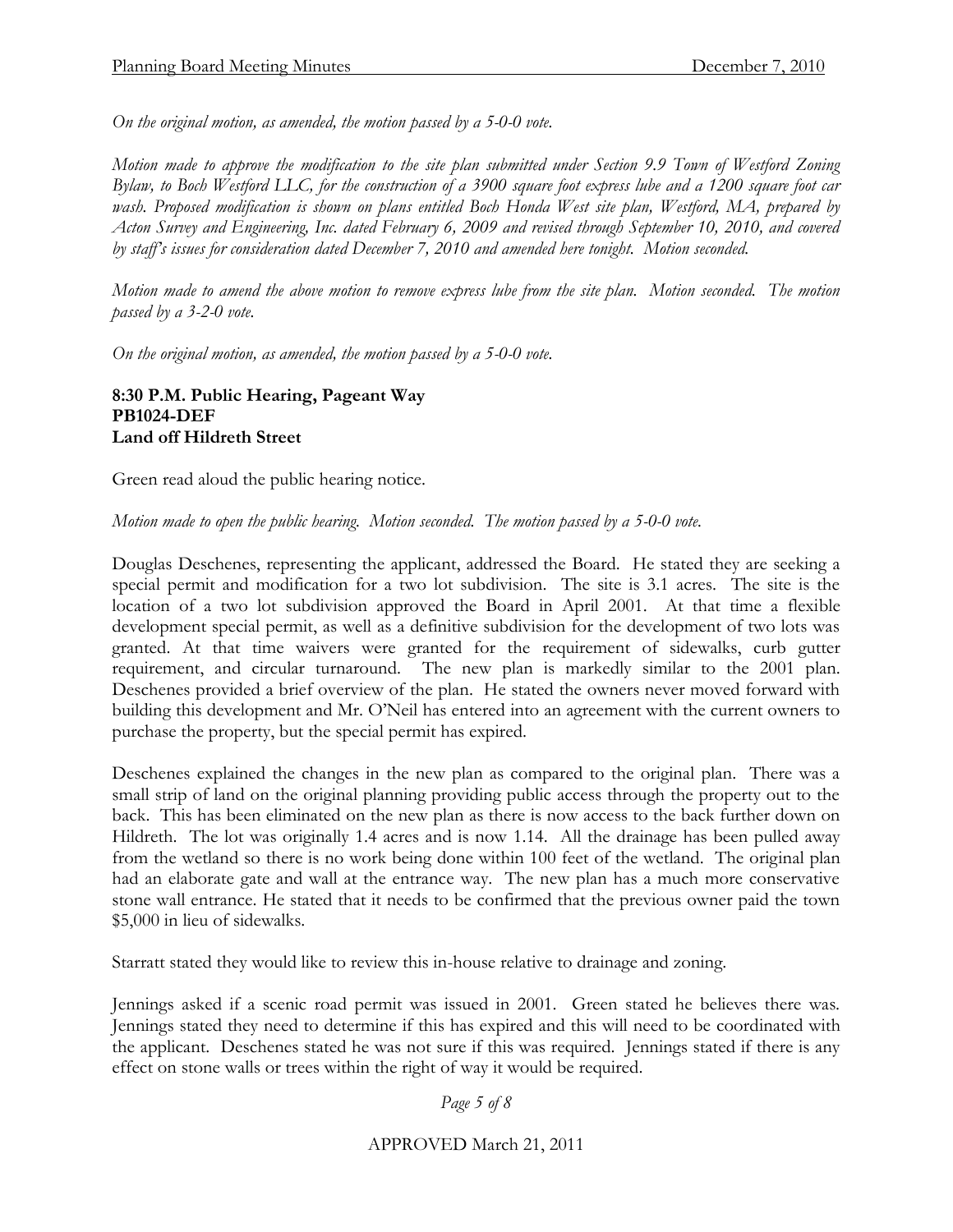Borselli stated he has a few engineering questions, but will wait until staff has conducted an engineering review.

Palmer asked if the Fire Department had reviewed the 18 foot drive and T turnaround. Deschenes stated he has not contacted the Fire Department. Jennings stated he believes Altobelli did this before he left but this will have to be confirmed. Palmer stated he would like to have a site walk to see the rock wall and trees.

Hollister asked what the benefit is to anyone to having a flexible development over a conventional plan. Deschenes stated the benefits are less impervious surface and more open space. Hollister stated that it also requires 15% affordable housing and asked if one of the houses is going to be affordable.

Deschenes stated the flexible development bylaw provides for a better planning tool to design lots, with less disturbance, and the ability to pull away from the wetlands and not have to go into the buffer.

Hollister asked if the applicant will have to apply for a waiver for the affordable component. Green indicated they would. He asked staff to review the flexible development bylaw to ensure there have been no changes since 2001.

### **Questions and Comments from the Audience:**

Ellen Harde, 39 Main Street – She stated she is viewing this as a historian. She stated the stone walls on this property are extraordinary. She stated this is a scenic road and feels it is imperative that this Board ensure the changes reflect and retain the stone wall. She feels in the public hearing notice it would be helpful to know the name of the applicant and which property they were discussing.

A site walk was scheduled to be held on Saturday, December 11 at 9:00 a.m.

#### *This hearing will be continued to Monday, January 3, 2011 at 7:35 p.m. in the New Town Hall, 55 Main Street.*

**Update on 48 Main Street, First Parish Church** – Jennings stated the ZBA is considering a pending appeal of the Building Commissioner's issuance of a building permit for the work at 48 Main. They conducted one session of the hearing and had continued it to December 1. There was a meeting held between staff, representatives of the church, the church's counsel, and representatives of the appellant to the permit a week prior to December 1 and the decision was made that there was not enough time to turnaround revised plans in time for the December 1 meeting, so with the agreement of all parties the hearing was postponed to December 15 at 9:00 p.m. The ZBA is looking at the pending appeal, but also some of the site plan issues, and the Chair has indicated he sees the ZBA as the appropriate forum to deal with those issues. The church has submitted amended plans which were received today.

Green stated he attended the November 17 ZBA meeting and reiterated concerns over the technical items the Planning Board discussed. He stated they noted some of the issues that have been

*Page 6 of 8*

APPROVED March 21, 2011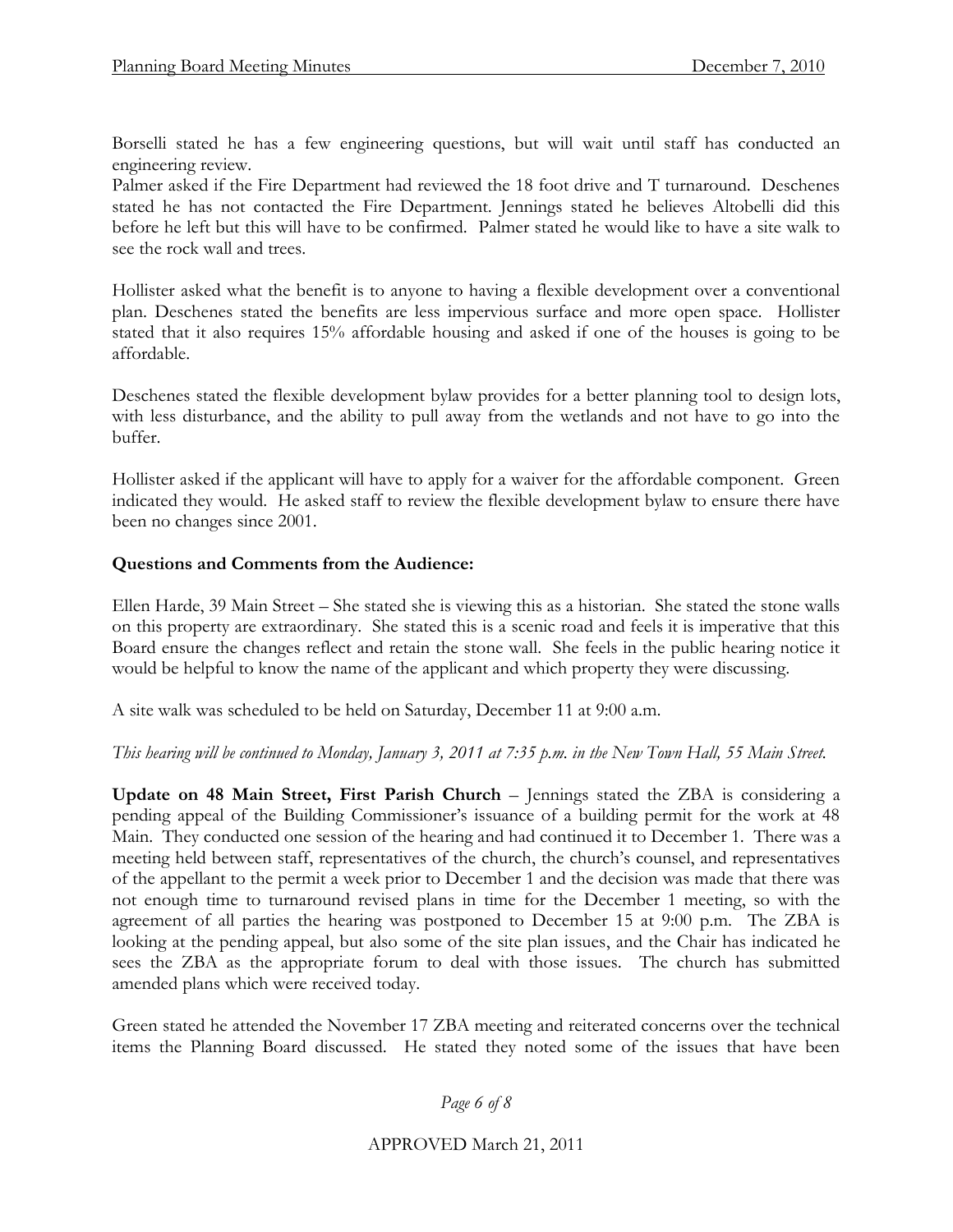ongoing for years, but also concurred there needs to be one physical place for those to be reflected in the plan set as part of the recorded record.

Mrs. Connell, the abutter to the church, addressed the Board. She expressed concern over ongoing drainage issues affecting her property, continuous blockage of the fire lane, and dumpsters on site. She also mentioned the ongoing problem with noise from the function hall.

Alex Cannella, 4 Connell Drive – He confirmed what Mrs. Connell stated. They have had several meetings with the church and very plainly stated what their concerns were in terms of being a good neighbor and they made no concessions. He feels nothing is sincerely being done.

Green stated he will try to attend the next ZBA hearing to ensure these concerns are being addressed.

**Discussion, Boch Honda Signs –** Paul Alphen addressed the Board. He stated the Board of Selectmen is going to see the sign permit application for the Boch building which were previously approved on December 14. The signs are the exact signs that were on the approved site plan, the Boch Honda West, the big H, the Honda and the service department sign. He asked if the Board had any problems with these signs that could be addressed prior to meeting with the Board of Selectmen.

Green stated he is comfortable, though he would argue the H and the Boch Honda West are split. He raised concern on the math used for the service area, as it appears they were taken as two separate boxes. Palmer commented looking at the total allowable signage in the bylaw and the number of signs proposed the applicant may not have the cushion they feel they have.

## **Presentation from the Organization for the Assabet River/Geosyntec Regarding the Nashoba Brook Watershed, Stormwater Recharge**

Alison Field-Juma, Executive Director, addressed the Board. She stated they are the organization that works on protecting the Assabet River and the tributaries that flow into it. They have been looking at storm water and what the best ways are to recharge storm water to reduce pollution, reduce flooding, and to improve recharge for town wells. They have been working with the Planning Department and hope the information provided can be used as a tool.

Starratt stated this report will be accessible through the Engineering Department website.

Paul Russell, Geosyntec Consultants, addressed the Board and provided a detailed report of the project they conducted looking at water quality and recharge.

*Motion made to adjourn. Motion seconded. All in favor.*

Michael Green Chairman

 $\overline{\phantom{a}}$  , where  $\overline{\phantom{a}}$  , where  $\overline{\phantom{a}}$  , where  $\overline{\phantom{a}}$ 

*Page 7 of 8*